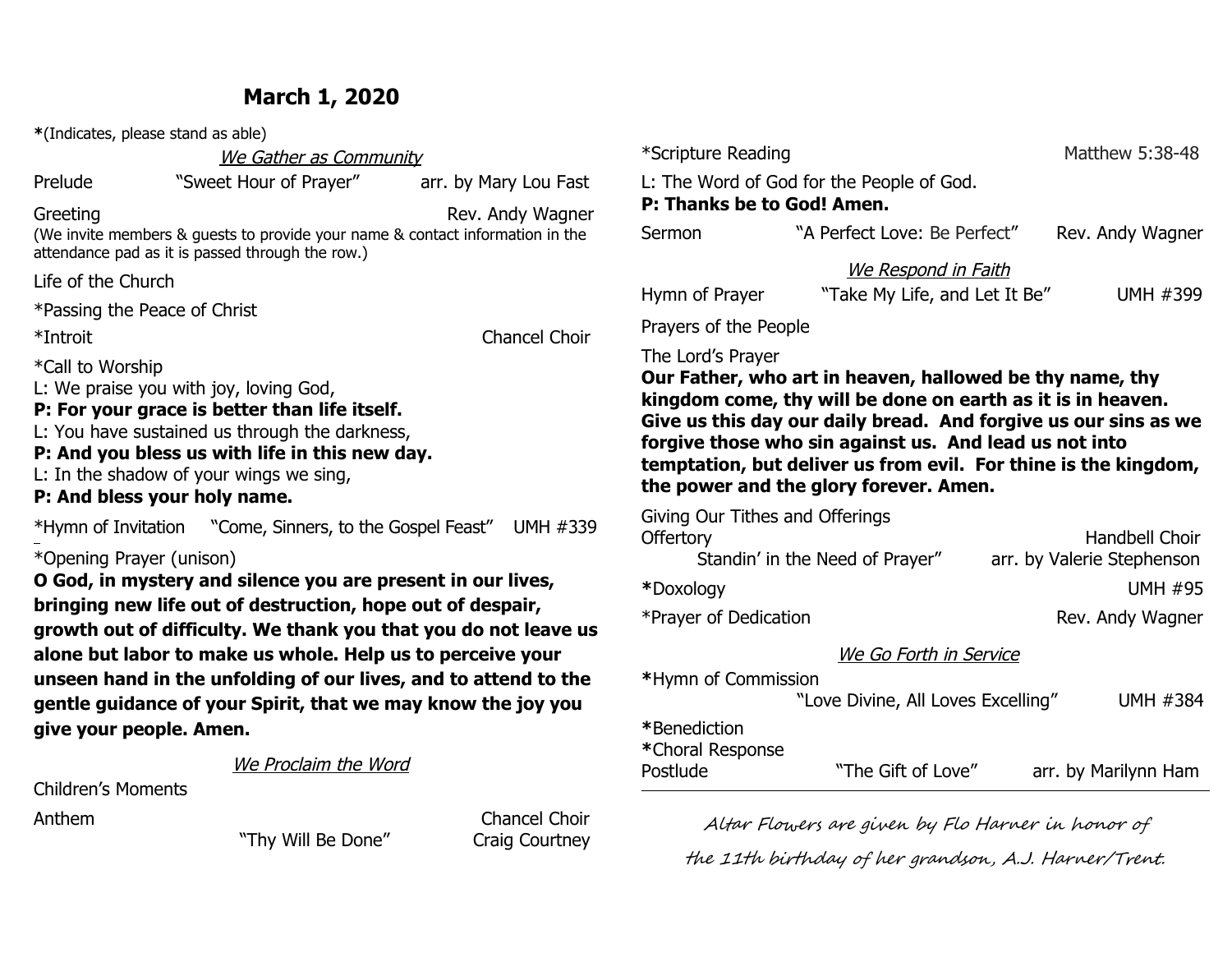| <b>Monday</b>    | Bible Study w/ Pastor Andy   | $2:00$ pm         | Parlor                             |
|------------------|------------------------------|-------------------|------------------------------------|
| 2                | <b>CUSA Soccer Practice</b>  | $6:00 \text{ pm}$ | <b>FCC</b>                         |
|                  | <b>Cub Scouts</b>            | 6:30 pm           | Rm 5, 11, 12, 15 A,B               |
|                  | <b>Boy Scouts</b>            | 7:00 pm           | Rm 15 C                            |
| <b>Tuesday</b>   | Xenia H.S. Winter Guard      | $3:30 \text{ pm}$ | <b>FCC</b>                         |
| 3                | Volleyball                   | $6:00 \text{ pm}$ | <b>FCC</b>                         |
|                  | <b>Girl Scouts</b>           |                   | 6:00 pm Rm 15 A-C, 16 A            |
|                  | <b>Trustees</b>              | 6:30 pm           | Rm <sub>6</sub>                    |
| <b>Wednesday</b> | DEADLINE FOR 3/8/20 BULLETIN |                   |                                    |
| 4                | <b>Handbell Practice</b>     |                   | 6:15 pm Music Room                 |
|                  | <b>Choir Practice</b>        |                   | 8:00 pm Sanctuary                  |
| <b>Thursday</b>  | <b>Bible Study</b>           | 10:00 am          | Parlor                             |
| 5                | Prayer Shawl                 | 11:30 am Parlor   |                                    |
|                  | Volleyball                   | 6:00 pm FCC       |                                    |
| <b>Friday</b>    | Xenia H.S. Winter Guard      | $3:30$ pm         | <b>FCC</b>                         |
| 6                |                              |                   |                                    |
| <b>Saturday</b>  |                              |                   |                                    |
| 7.               |                              |                   |                                    |
| <b>Sunday</b>    | <b>Scout Breakfast</b>       | 8:30 am 15 A-C    |                                    |
| 8                | <b>Sunday School</b>         |                   | 9:00 am Preschool through          |
|                  |                              |                   | Grade 5, Rm 12 & Grades 6-12, Rm 8 |
|                  | Fellowship & Coffee          |                   | 10:00 am FH 15 A & B               |
|                  | Worship                      |                   | 10:30 am Sanctuary                 |

1

#### **Sunday School Studies**

**Explorers** meet in Room 6, Leader Cheryl Vahle study of **"Leading to Easter – Searching the Soul"**.

**Double I** meet in 15C, Leader Wayne Cook study of **"30 Life Principles" by Charles F. Stanley.**

**Open Doors** meet in Parlor studying "**A Life-Changing Encounter with God's Word from the Book of Mark" by The Navigators**.

**Friends & Followers** meet in the Library, Leader is Chad Mossing will be studying **Didn't See It Coming.**

**Grades 6-12** will meet in The Edge, Leader Julie Wickline.

**Preschool – Grade 5** Join the children under the leadership of Betsy Murray, Karen Mossing, and Kylie Fleming for Bible Stories and activities to reinforce the Bible Story of the day.





Sharing Faith, Building Community

Rev. Andy Wagner (937) 372-7601 ext. 13 [pastorandy@fcum.org](mailto:pastorandy@fcum.org) ◊ [www.fcum.org](http://www.fcum.org/) Like and Follow us on Facebook @ FCUM.Xenia **We are a Stephen Ministry Congregation**

# **March 1, 2020**

### **Worship Team**

| <b>Ushers</b>              | Paul Pinkerton, Doug Wickline,<br>Bruce Spitler, Joe Kennedy |
|----------------------------|--------------------------------------------------------------|
| Greeters                   | Ann Ledbetter, Sally Brown,<br><b>Marlene Gifford</b>        |
| Liturgist                  |                                                              |
| <b>Acolytes</b>            | Moira Ackenhausen, Molly Mossing                             |
| Organist                   | <b>Carol Stewart</b>                                         |
| <b>Bell Choir Director</b> | Jim McPeek                                                   |